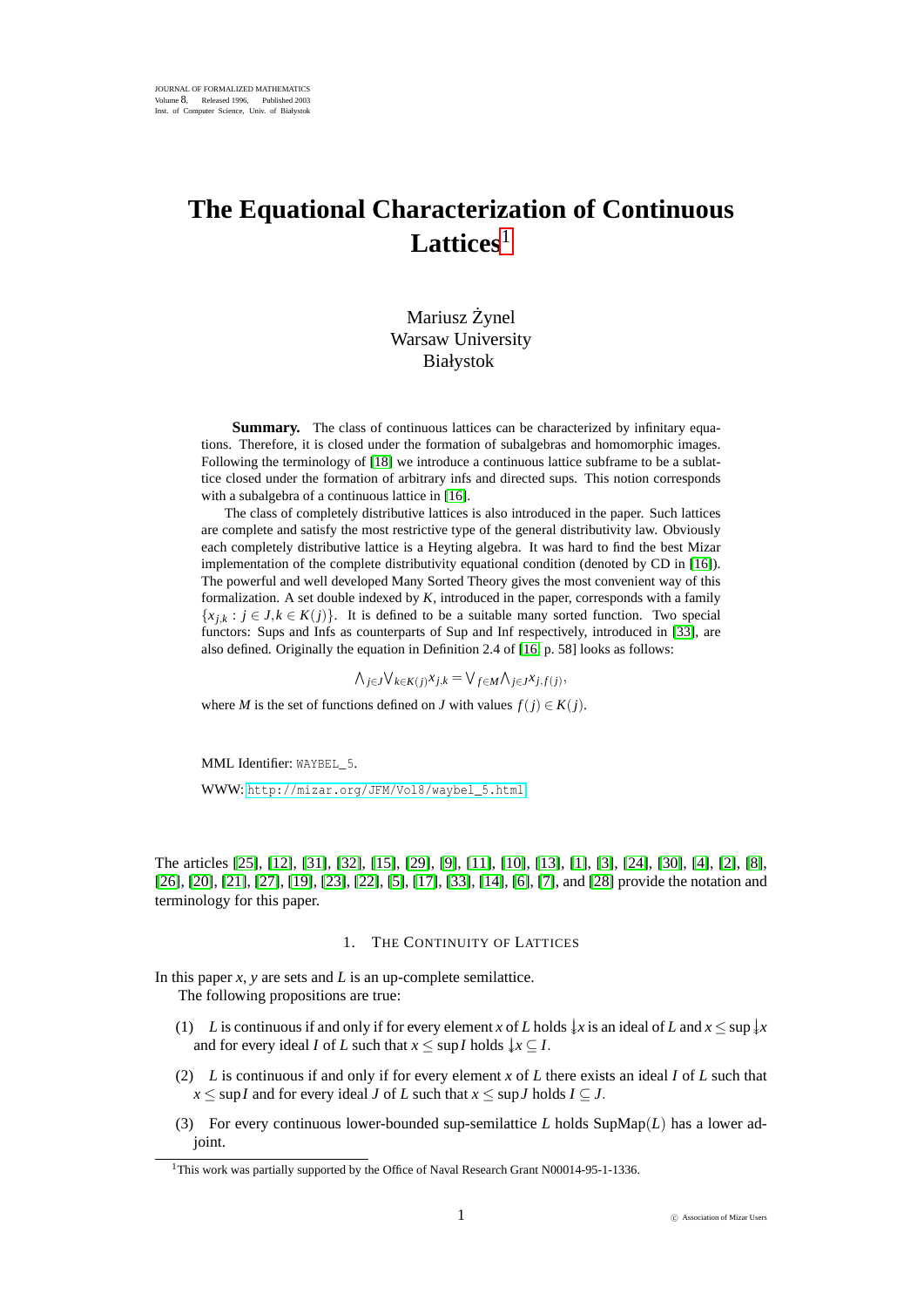- (4) For every up-complete lower-bounded lattice *L* such that SupMap(*L*) is upper adjoint holds *L* is continuous.
- (5) For every complete semilattice  $L$  such that  $\text{SupMap}(L)$  is infs-preserving and supspreserving holds SupMap(*L*) has a lower adjoint.

Let *J*, *D* be sets and let *K* be a many sorted set indexed by *J*. A set of elements of *D* double indexed by *K* is a many sorted function from *K* into  $J \rightarrow D$ .

Let *J* be a set, let *K* be a many sorted set indexed by *J*, and let *S* be a 1-sorted structure. A set of elements of *S* double indexed by *K* is a set of elements of the carrier of *S* double indexed by *K*. One can prove the following proposition

(6) Let  $J$ ,  $D$  be sets,  $K$  be a many sorted set indexed by  $J$ ,  $F$  be a set of elements of  $D$  double indexed by *K*, and *j* be a set. If  $j \in J$ , then  $F(j)$  is a function from  $K(j)$  into *D*.

Let *J*, *D* be non empty sets, let *K* be a many sorted set indexed by *J*, let *F* be a set of elements of *D* double indexed by *K*, and let *j* be an element of *J*. Then  $F(j)$  is a function from  $K(j)$  into *D*.

Let *J*, *D* be non empty sets, let *K* be a non-empty many sorted set indexed by *J*, let *F* be a set of elements of *D* double indexed by *K*, and let *j* be an element of *J*. Note that rng  $F(j)$  is non empty.

Let *J* be a set, let *D* be a non empty set, and let *K* be a non-empty many sorted set indexed by *J*. Observe that every set of elements of *D* double indexed by *K* is non-empty.

Next we state four propositions:

- (7) For every function yielding function *F* and for every set *f* such that  $f \in \text{dom} \text{Free}(F)$ holds *f* is a function.
- (8) For every function yielding function *F* and for every function *f* such that  $f \in \text{dom Frege}(F)$ holds dom  $f = \text{dom } F$  and  $\text{dom } F = \text{dom}(\text{Free}(F))(f)$ .
- (9) Let *F* be a function yielding function and *f* be a function. Suppose  $f \in \text{dom} \text{Free}(F)$ . Let *i* be a set. If  $i \in \text{dom } F$ , then  $f(i) \in \text{dom } F(i)$  and  $(\text{Free}(F))(f)(i) = F(i)(f(i))$  and  $F(i)(f(i)) \in \text{rng}(\text{Free}(F))(f).$
- (10) Let *J*, *D* be sets, *K* be a many sorted set indexed by *J*, *F* be a set of elements of *D* double indexed by *K*, and *f* be a function. If  $f \in \text{dom} \text{Free}(F)$ , then  $(\text{Free}(F))(f)$  is a function from *J* into *D*.

Let *f* be a non-empty function. Observe that  $dom_{\kappa} f(\kappa)$  is non-empty.

Let *J*, *D* be sets, let *K* be a many sorted set indexed by *J*, and let *F* be a set of elements of *D* double indexed by *K*. Then Frege(*F*) is a set of elements of *D* double indexed by  $\prod (\text{dom}_{\kappa} F(\kappa)) \longmapsto$ *J*.

Let *J*, *D* be non empty sets, let *K* be a non-empty many sorted set indexed by *J*, let *F* be a set of elements of *D* double indexed by *K*, let *G* be a set of elements of *D* double indexed by  $\Pi(\text{dom}_{\kappa} F(\kappa)) \longmapsto J$ , and let *f* be an element of  $\Pi(\text{dom}_{\kappa} F(\kappa))$ . Then  $G(f)$  is a function from *J* into *D*.

Let *L* be a non empty relational structure and let *F* be a function yielding function. The functor  $L_L$  *F* yielding a function from dom *F* into the carrier of *L* is defined as follows:

(Def. 1) For every *x* such that  $x \in \text{dom } F$  holds  $(\underline{\sqcup_L} F)(x) = \sqcup_L F(x)$ .

The functor  $\overline{\bigcap}_L F$  yielding a function from dom *F* into the carrier of *L* is defined by:

(Def. 2) For every *x* such that  $x \in \text{dom } F$  holds  $(\overline{\bigcap}_L F)(x) = \bigcap_L F(x)$ .

Let *J* be a set, let *K* be a many sorted set indexed by *J*, let *L* be a non empty relational structure, and let *F* be a set of elements of *L* double indexed by *K*. We introduce  $\text{Sups}(F)$  as a synonym of  $L$  **F**. We introduce  $\text{Infs}(F)$  as a synonym of  $\overline{\bigcap}_L F$ .

Let *I*, *J* be sets, let *L* be a non empty relational structure, and let *F* be a set of elements of *L* double indexed by *I* ⊢→ *J*. We introduce Sups(*F*) as a synonym of  $L$ <sub>*L*</sub>*F*. We introduce Infs(*F*) as a synonym of  $\overline{\bigcap}_L F$ .

We now state four propositions: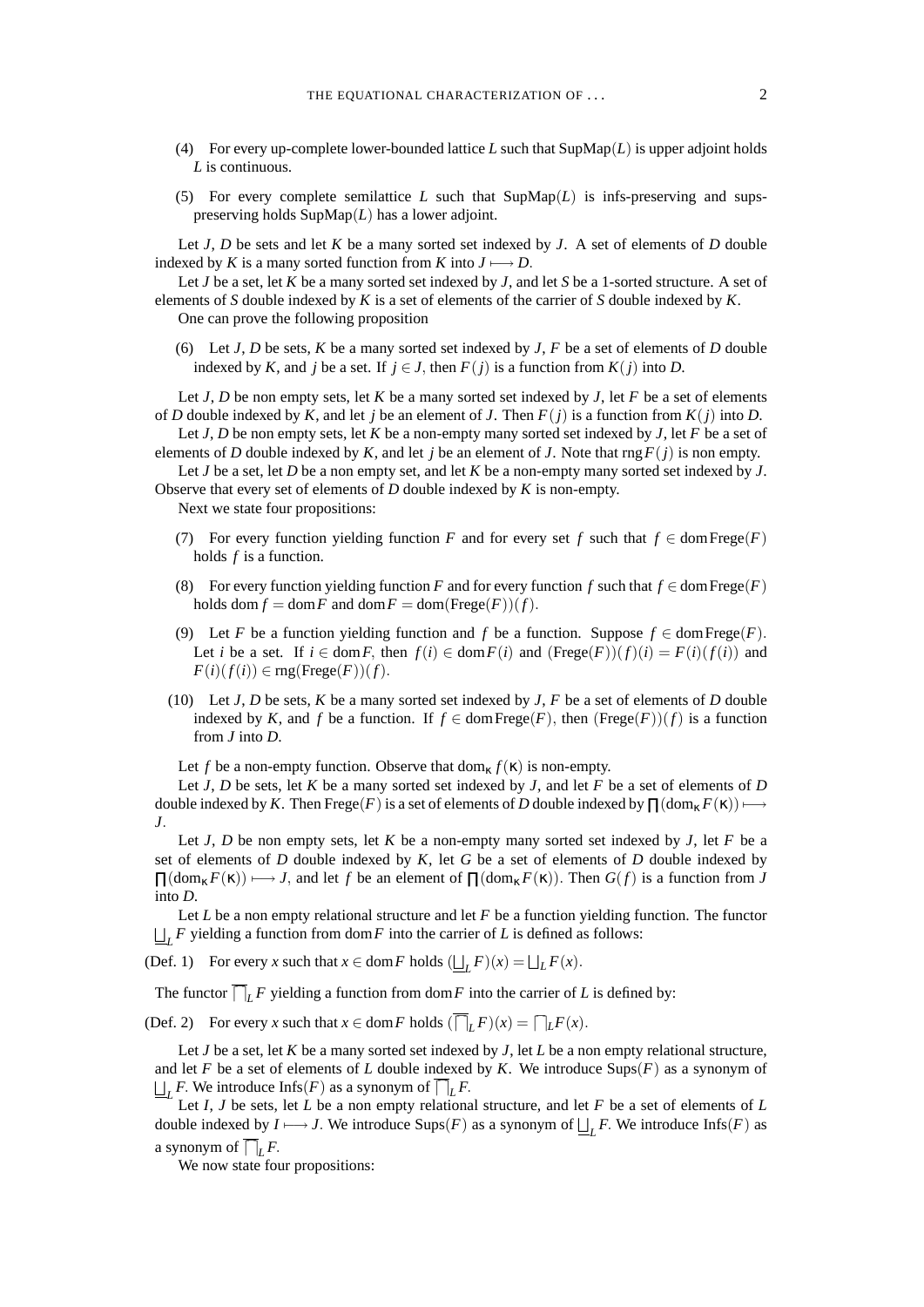- (11) Let *L* be a non empty relational structure and *F*, *G* be function yielding functions. If  $\dim F = \dim G$  and for every *x* such that  $x \in \dim F$  holds  $\Box_L F(x) = \Box_L G(x)$ , then  $\Box_L F =$  $\bigsqcup_{L} G.$
- (12) Let *L* be a non empty relational structure and *F*, *G* be function yielding functions. If  $\frac{d}{dx}$  = dom *G* and for every *x* such that  $x \in \text{dom } F$  holds  $\bigcap_{L} F(x) = \bigcap_{L} G(x)$ , then  $\bigcap_{L} F =$  $\overline{\bigcap}_L G$ .
- (13) Let *L* be a non empty relational structure and *F* be a function yielding function. Then
- (i) *y* ∈ rng $\bigsqcup_{L} F$  iff there exists *x* such that *x* ∈ dom *F* and *y* =  $\bigsqcup_{L} F(x)$ , and
- (ii)  $y \in \text{rng}\overline{\bigcap}_{L}F$  iff there exists *x* such that  $x \in \text{dom} F$  and  $y = \bigcap_{L}F(x)$ .
- (14) Let *L* be a non empty relational structure, *J* be a non empty set, *K* be a many sorted set indexed by *J*, and *F* be a set of elements of *L* double indexed by *K*. Then
- (i)  $x \in \text{rngSups}(F)$  iff there exists an element *j* of *J* such that  $x = \text{Sup}(F(j))$ , and
- (ii)  $x \in \text{rng}\text{Inf}(F)$  iff there exists an element *j* of *J* such that  $x = \text{Inf}(F(j))$ .

Let *J* be a non empty set, let *K* be a many sorted set indexed by *J*, let *L* be a non empty relational structure, and let *F* be a set of elements of *L* double indexed by *K*. One can verify that  $\text{rng Sups}(F)$ is non empty and  $\text{rng}\text{Infs}(F)$  is non empty.

For simplicity, we adopt the following rules: *L* is a complete lattice, *a*, *b*, *c* are elements of *L*, *J* is a non empty set, and *K* is a non-empty many sorted set indexed by *J*.

One can prove the following propositions:

- (15) Let *F* be a function yielding function. If for every function *f* such that  $f \in \text{dom} \text{Free}(F)$  $\text{holds} \bigcap_{L} (\text{Free}(F))(f) \leq a$ , then  $\text{Sup}(\bigcap_{L} \text{Free}(F)) \leq a$ .
- (16) For every set *F* of elements of *L* double indexed by *K* holds  $\text{Inf}(\text{Sups}(F)) \ge$  $Sup(Infs(Frege(F)))$ .
- (17) If *L* is continuous and for every *c* such that  $c \ll a$  holds  $c \leq b$ , then  $a \leq b$ .
- (18) Suppose that for every non empty set *J* such that  $J \in$  the universe of the carrier of *L* and for every non-empty many sorted set *K* indexed by *J* such that for every element *j* of *J* holds  $K(j) \in$  the universe of the carrier of *L* and for every set *F* of elements of *L* double indexed by *K* such that for every element *j* of *J* holds  $\text{rng } F(j)$  is directed holds  $\text{Inf}(\text{Sups}(F)) =$  $Sup(Infs(Frege(F)))$ . Then *L* is continuous.
- (19) *L* is continuous if and only if for all *J*, *K* and for every set *F* of elements of *L* double indexed by *K* such that for every element *j* of *J* holds  $\text{rng } F(j)$  is directed holds  $\text{Inf}(\text{Sups}(F)) =$  $Sup(Infs(Frege(F)))$ .

Let *J*, *K*, *D* be non empty sets and let *F* be a function from [: *J*, *K*:] into *D*. Then curry *F* is a set of elements of *D* double indexed by  $J \longmapsto K$ .

We use the following convention:  $J$ ,  $K$ ,  $D$  are non empty sets,  $j$  is an element of  $J$ , and  $k$  is an element of *K*.

Next we state four propositions:

- (20) For every function *F* from [: *J*, *K*:] into *D* holds domcurry  $F = J$  and dom(curry  $F$ )( $j$ ) = *K* and  $F(\langle j, k \rangle) = (\text{curry } F)(j)(k)$ .
- (21) *L* is continuous if and only if for all non empty sets *J*, *K* and for every function *F* from [: *J*, *K*: into the carrier of *L* such that for every element *j* of *J* holds  $\text{rng}(\text{curry}\,F)(j)$  is directed holds  $Inf(Sups(carry F)) = Sup(Infs(Frege(curr F))).$
- (22) Let *F* be a function from  $\exists J, K$ : into the carrier of *L* and *X* be a subset of *L*. Suppose  $X = \{a; a$  ranges over elements of *L*:  $\bigvee_{f \colon \text{non-empty many sorted set indexed by J}} (f \in$  $(\text{Fin } K)^J \ \wedge \ \vee_G$ :set of elements of *L* double indexed by  $f \ (\wedge_{j,x} (x \in f(j) \ \Rightarrow \ G(j)(x) = F(\langle j,x \rangle)) \ \wedge$  $a = \text{Inf}(\text{Sups}(G))))$ . Then  $\text{Inf}(\text{Sups}(\text{curry} F)) \ge \text{sup} X$ .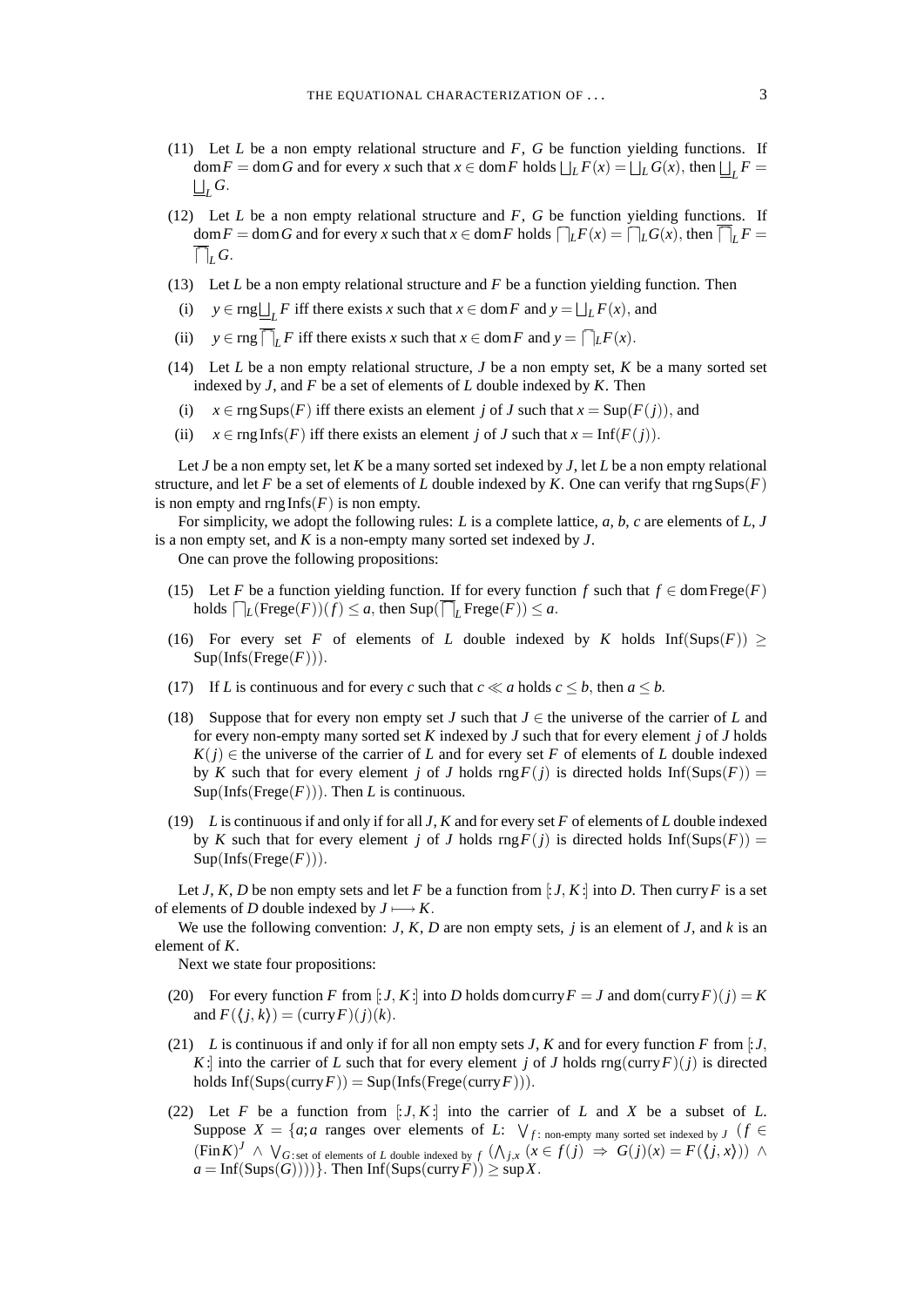(23) *L* is continuous if and only if for all *J*, *K* and for every function *F* from  $\lfloor t \cdot J, K \rfloor$  into the carrier of *L* and for every subset *X* of *L* such that  $X =$  ${a; a \text{ ranges over elements of } L: \forall_{f: \text{ non-empty many sorted set indexed by } J \ (f \in (\text{Fin } K)^J \ \land \}$  $\bigvee$  *G*: set of elements of *L* double indexed by  $f$   $(\bigwedge_{j,x} (x \in f(j) \Rightarrow G(j)(x) = F(\langle j,x \rangle)) \land a =$  $Inf(Sups(G))))$ } holds  $Inf(Sups(carry F)) = sup X$ .

## 2. COMPLETELY-DISTRIBUTIVE LATTICES

Let *L* be a non empty relational structure. We say that *L* is completely-distributive if and only if the conditions (Def. 3) are satisfied.

- (Def. 3)(i) *L* is complete, and
	- (ii) for every non empty set  $J$  and for every non-empty many sorted set  $K$  indexed by  $J$  and for every set *F* of elements of *L* double indexed by *K* holds  $Inf(Sups(F)) = Sup(Infs(Frege(F)))$ .

In the sequel *J* is a non empty set and *K* is a non-empty many sorted set indexed by *J*. Let us mention that every non empty poset which is trivial is also completely-distributive. Let us observe that there exists a lattice which is completely-distributive. Next we state the proposition

(24) Every completely-distributive lattice is continuous.

Let us mention that every lattice which is completely-distributive is also complete and continuous.

We now state two propositions:

- (25) Let *L* be a non empty antisymmetric transitive relational structure with g.l.b.'s,  $x$  be an element of *L*, and *X*, *Y* be subsets of *L*. Suppose sup *X* exists in *L* and sup *Y* exists in *L* and *Y* =  $\{x \sqcap y; y \text{ ranges over elements of } L: y \in X\}$ . Then  $x \sqcap \text{sup} X \ge \text{sup} Y$ .
- (26) Let *L* be a completely-distributive lattice, *X* be a subset of *L*, and *x* be an element of *L*. Then  $x \sqcap \sup X = \bigsqcup_L \{x \sqcap y; y \text{ ranges over elements of } L: y \in X\}.$

Let us note that every lattice which is completely-distributive is also Heyting.

### 3. SUB–FRAMES OF CONTINUOUS LATTICES

Let *L* be a non empty relational structure. A continuous subframe of *L* is an infs-inheriting directedsups-inheriting non empty full relational substructure of *L*.

We now state three propositions:

- (27) Let *F* be a set of elements of *L* double indexed by *K*. If for every element *j* of *J* holds  $\text{rng } F(j)$  is directed, then  $\text{rng}\text{Infs}(\text{Free}(F))$  is directed.
- (28) If *L* is continuous, then every continuous subframe of *L* is a continuous lattice.
- (29) For every non empty poset *S* such that there exists a map from *L* into *S* which is infspreserving and onto holds *S* is a complete lattice.

Let *J* be a set and let *y* be a set. We introduce  $J \Rightarrow y$  as a synonym of  $J \longmapsto y$ .

Let *J* be a set and let *y* be a set. Then  $J \mapsto y$  is a many sorted set indexed by *J*. We introduce  $J \Rightarrow y$  as a synonym of  $J \longmapsto y$ .

Let *A*, *B*, *J* be sets and let *f* be a function from *A* into *B*. Then  $J \Rightarrow f$  is a many sorted function from  $J \longmapsto A$  into  $J \longmapsto B$ .

We now state four propositions:

(30) Let *A*, *B* be sets, *f* be a function from *A* into *B*, and *g* be a function from *B* into *A*. If  $g \cdot f = id_A$ , then  $(J \Rightarrow g) \circ (J \Rightarrow f) = id_{J \longmapsto A}$ .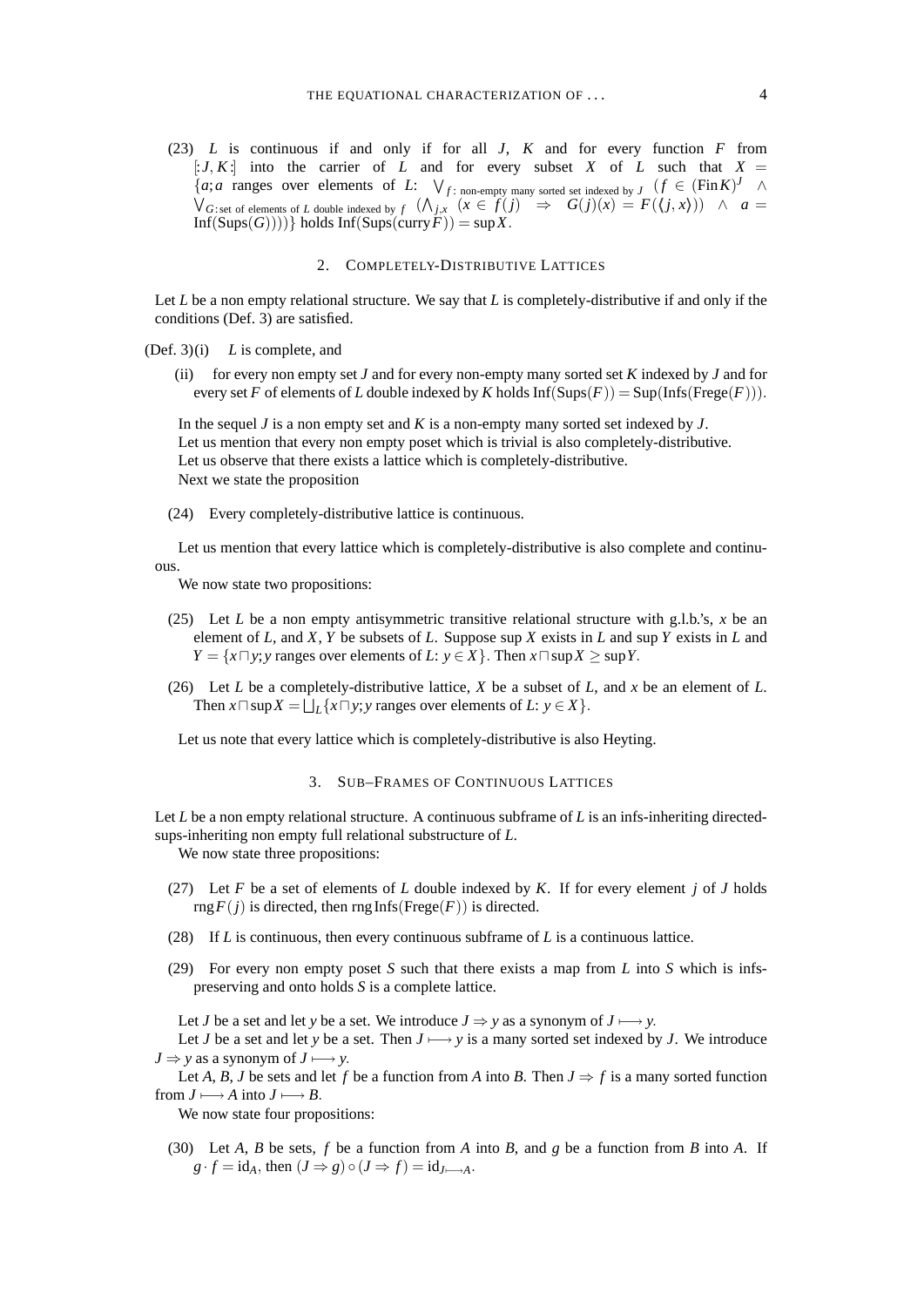- (31) Let *J*, *A* be non empty sets, *B* be a set, *K* be a many sorted set indexed by *J*, *F* be a set of elements of *A* double indexed by *K*, and *f* be a function from *A* into *B*. Then  $(J \Rightarrow f) \circ F$  is a set of elements of *B* double indexed by *K*.
- (32) Let *J*, *A*, *B* be non empty sets, *K* be a many sorted set indexed by *J*, *F* be a set of elements of *A* double indexed by *K*, and *f* be a function from *A* into *B*. Then dom<sub>s</sub> $((J \Rightarrow f) \circ F)(\kappa) =$ dom<sup>κ</sup> *F*(κ).
- (33) Suppose *L* is continuous. Let *S* be a non empty poset. Suppose there exists a map from *L* into *S* which is infs-preserving, directed-sups-preserving, and onto. Then *S* is a continuous lattice.

#### ACKNOWLEDGMENTS

The author is greatly indebted to Grzegorz Bancerek for his inspiring influence during the preparation of this paper. Thanks are also due to the whole Mizar team in Białystok for collaboration.

#### **REFERENCES**

- <span id="page-4-8"></span>[1] Grzegorz Bancerek. Curried and uncurried functions. *Journal of Formalized Mathematics*, 2, 1990. [http://mizar.org/JFM/Vol2/](http://mizar.org/JFM/Vol2/funct_5.html) [funct\\_5.html](http://mizar.org/JFM/Vol2/funct_5.html).
- <span id="page-4-11"></span>[2] Grzegorz Bancerek. König's theorem. *Journal of Formalized Mathematics*, 2, 1990. [http://mizar.org/JFM/Vol2/card\\_3.html](http://mizar.org/JFM/Vol2/card_3.html).
- <span id="page-4-9"></span>[3] Grzegorz Bancerek. Cartesian product of functions. *Journal of Formalized Mathematics*, 3, 1991. [http://mizar.org/JFM/Vol3/](http://mizar.org/JFM/Vol3/funct_6.html) [funct\\_6.html](http://mizar.org/JFM/Vol3/funct_6.html).
- <span id="page-4-10"></span>[4] Grzegorz Bancerek. Complete lattices. *Journal of Formalized Mathematics*, 4, 1992. <http://mizar.org/JFM/Vol4/lattice3.html>.
- <span id="page-4-16"></span>[5] Grzegorz Bancerek. Bounds in posets and relational substructures. *Journal of Formalized Mathematics*, 8, 1996. [http://mizar.org/](http://mizar.org/JFM/Vol8/yellow_0.html) [JFM/Vol8/yellow\\_0.html](http://mizar.org/JFM/Vol8/yellow_0.html).
- <span id="page-4-19"></span>[6] Grzegorz Bancerek. Directed sets, nets, ideals, filters, and maps. *Journal of Formalized Mathematics*, 8, 1996. [http://mizar.org/](http://mizar.org/JFM/Vol8/waybel_0.html) [JFM/Vol8/waybel\\_0.html](http://mizar.org/JFM/Vol8/waybel_0.html).
- <span id="page-4-20"></span>[7] Grzegorz Bancerek. The "way-below" relation. *Journal of Formalized Mathematics*, 8, 1996. [http://mizar.org/JFM/Vol8/waybel\\_](http://mizar.org/JFM/Vol8/waybel_3.html) [3.html](http://mizar.org/JFM/Vol8/waybel_3.html).
- <span id="page-4-12"></span>[8] Józef Białas. Group and field definitions. *Journal of Formalized Mathematics*, 1, 1989. [http://mizar.org/JFM/Vol1/realset1.](http://mizar.org/JFM/Vol1/realset1.html) [html](http://mizar.org/JFM/Vol1/realset1.html).
- <span id="page-4-4"></span>[9] Czesław Bylinski. Functions and their basic properties. ´ *Journal of Formalized Mathematics*, 1, 1989. [http://mizar.org/JFM/Vol1/](http://mizar.org/JFM/Vol1/funct_1.html) [funct\\_1.html](http://mizar.org/JFM/Vol1/funct_1.html).
- <span id="page-4-6"></span>[10] Czesław Bylinski. Functions from a set to a set. ´ *Journal of Formalized Mathematics*, 1, 1989. [http://mizar.org/JFM/Vol1/funct\\_](http://mizar.org/JFM/Vol1/funct_2.html) [2.html](http://mizar.org/JFM/Vol1/funct_2.html).
- <span id="page-4-5"></span>[11] Czesław Byliński. Partial functions. *Journal of Formalized Mathematics*, 1, 1989. <http://mizar.org/JFM/Vol1/partfun1.html>.
- <span id="page-4-2"></span>[12] Czesław Bylinski. Some basic properties of sets. ´ *Journal of Formalized Mathematics*, 1, 1989. [http://mizar.org/JFM/Vol1/](http://mizar.org/JFM/Vol1/zfmisc_1.html) [zfmisc\\_1.html](http://mizar.org/JFM/Vol1/zfmisc_1.html).
- <span id="page-4-7"></span>[13] Czesław Bylinski. The modification of a function by a function and the iteration of the composition of a function. ´ *Journal of Formalized Mathematics*, 2, 1990. [http://mizar.org/JFM/Vol2/funct\\_4.html](http://mizar.org/JFM/Vol2/funct_4.html).
- <span id="page-4-18"></span>[14] Czesław Byliński. Galois connections. *Journal of Formalized Mathematics*, 8, 1996. [http://mizar.org/JFM/Vol8/waybel\\_1.html](http://mizar.org/JFM/Vol8/waybel_1.html).
- <span id="page-4-3"></span>[15] Agata Darmochwał. Finite sets. *Journal of Formalized Mathematics*, 1, 1989. [http://mizar.org/JFM/Vol1/finset\\_1.html](http://mizar.org/JFM/Vol1/finset_1.html).
- <span id="page-4-1"></span>[16] G. Gierz, K.H. Hofmann, K. Keimel, J.D. Lawson, M. Mislove, and D.S. Scott. *A Compendium of Continuous Lattices*. Springer-Verlag, Berlin, Heidelberg, New York, 1980.
- <span id="page-4-17"></span>[17] Adam Grabowski and Robert Milewski. Boolean posets, posets under inclusion and products of relational structures. *Journal of Formalized Mathematics*, 8, 1996. [http://mizar.org/JFM/Vol8/yellow\\_1.html](http://mizar.org/JFM/Vol8/yellow_1.html).
- <span id="page-4-0"></span>[18] Peter T. Johnstone. *Stone Spaces*. Cambridge University Press, Cambridge, London, New York, 1982.
- <span id="page-4-15"></span>[19] Małgorzata Korolkiewicz. Homomorphisms of many sorted algebras. *Journal of Formalized Mathematics*, 6, 1994. [http://mizar.](http://mizar.org/JFM/Vol6/msualg_3.html) [org/JFM/Vol6/msualg\\_3.html](http://mizar.org/JFM/Vol6/msualg_3.html).
- <span id="page-4-13"></span>[20] Beata Madras. Product of family of universal algebras. *Journal of Formalized Mathematics*, 5, 1993. [http://mizar.org/JFM/Vol5/](http://mizar.org/JFM/Vol5/pralg_1.html) [pralg\\_1.html](http://mizar.org/JFM/Vol5/pralg_1.html).
- <span id="page-4-14"></span>[21] Beata Madras. Products of many sorted algebras. *Journal of Formalized Mathematics*, 6, 1994. [http://mizar.org/JFM/Vol6/pralg\\_](http://mizar.org/JFM/Vol6/pralg_2.html) [2.html](http://mizar.org/JFM/Vol6/pralg_2.html).